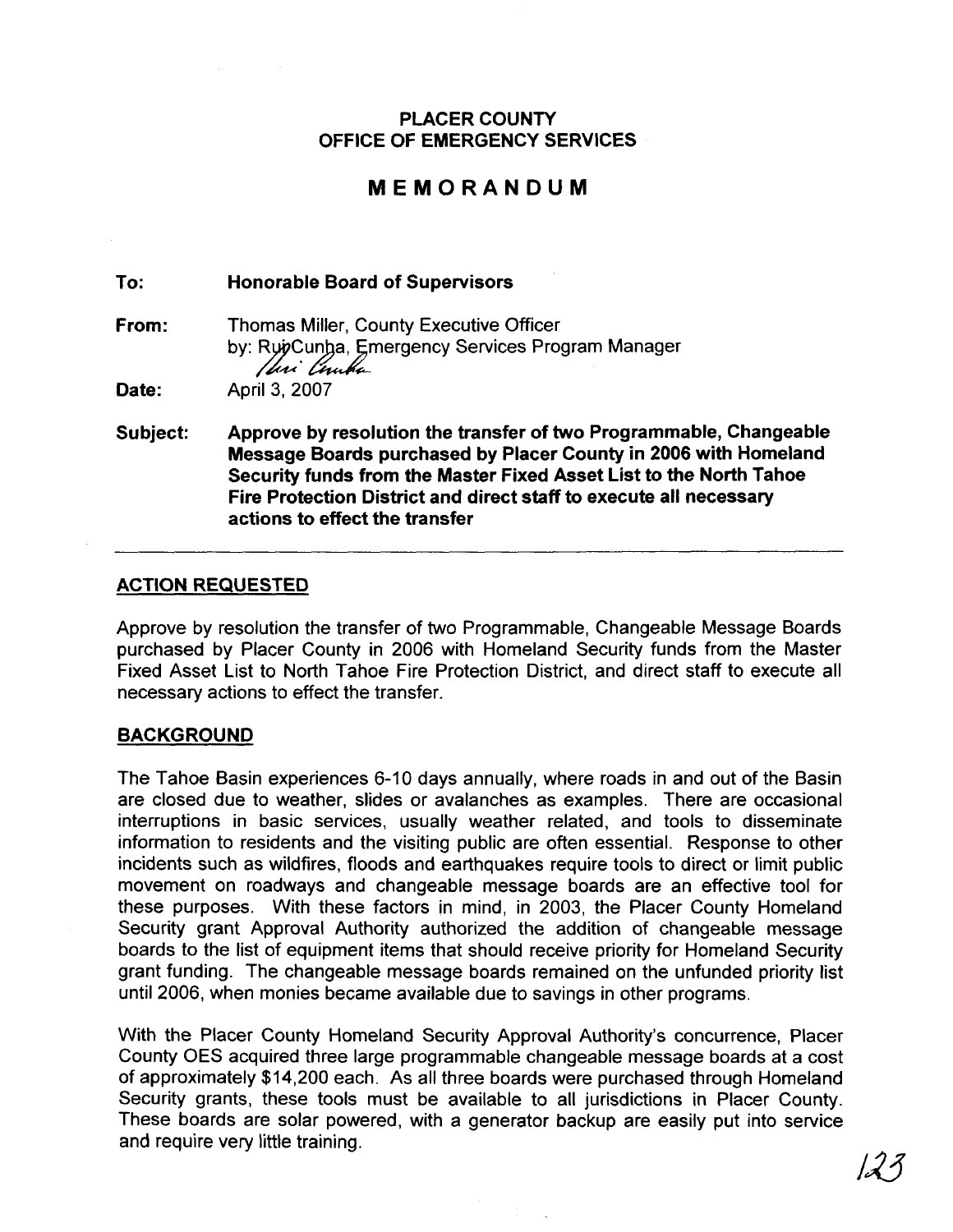Board of Supervisors Transfer of Message Boards Office of Emergency Services April 3, 2007 Page 2 of 2

One of the three changeable message boards will remain the property of Placer County and will be stored and put into service by Placer County Department of Public Works. With the significant and routine need for this tool in the Tahoe Basin, and at the request of the Tahoe Basin General Managers, and with the concurrence of the North Tahoe Fire Protection District, Placer County OES, by this action, will transfer full ownership of the remaining two changeable message boards to the North Tahoe Fire Protection District.

#### **FISCAL IMPACT**

There is a small but positive impact to the general fund as a result of this action as avoided maintenance costs of approximately \$1000/year will be borne by the North Tahoe Fire Protection District.

#### **Attachments:**

Resolution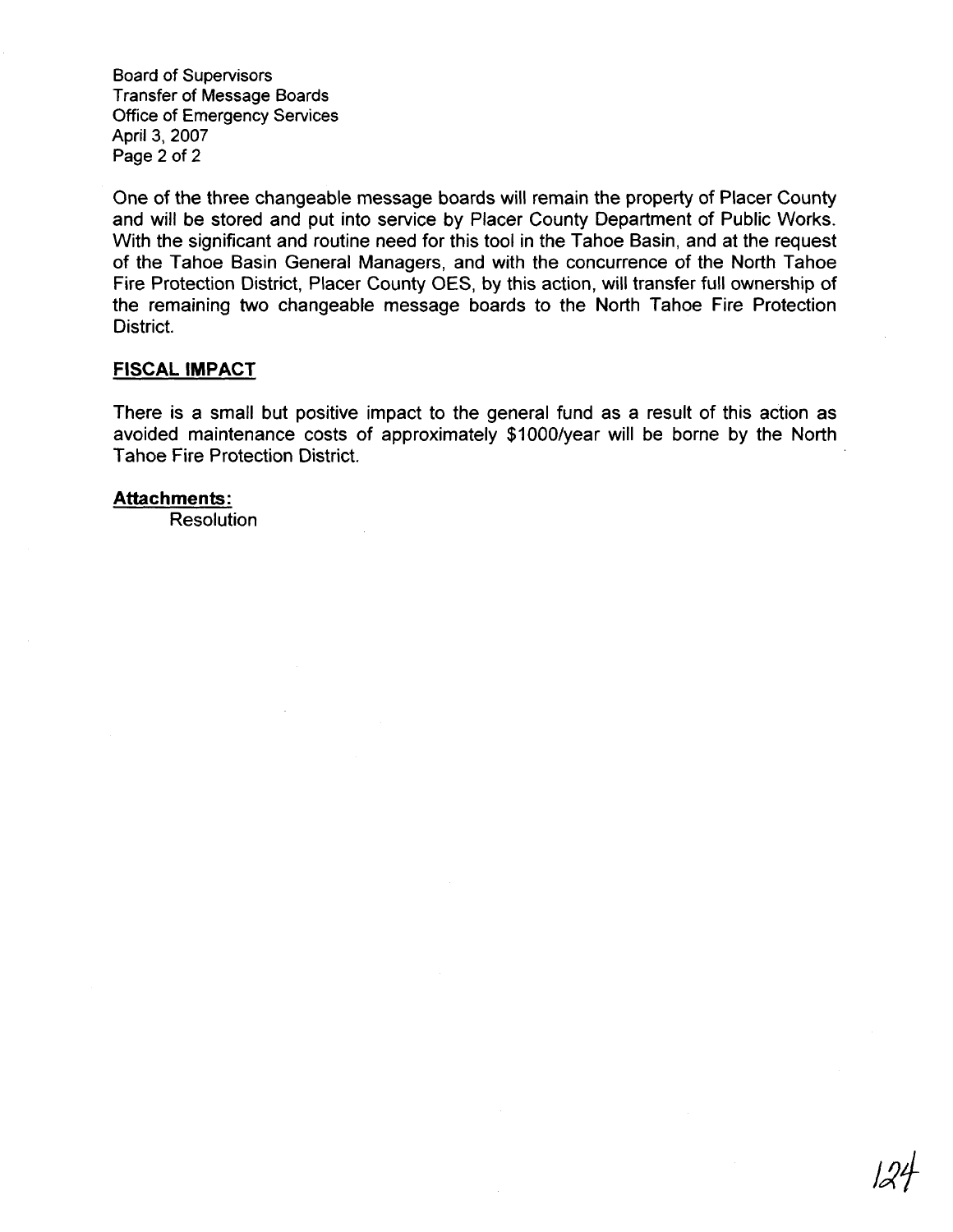# **Before the Board of Supervisors County of Placer, State of California**

In the matter of: Resol. No: Resol. No: A RESOLUTION TRANSFERRING TWO PROGRAMMABLE, **CHANGEABLE MESSAGE BOARDS FROM THE MASTER FIXED ASSET LIST TO THE NORTH TAHOE FIRE PROTECTION DISTRICT** 

The following **RESOLUTION** was duly passed by the Board of Supervisors of the County of Placer at a regular meeting held **APRIL 3,2007** by **the** following vote on roll call:

Ayes:

Noes:

Absent:

Signed and approved by me after its passage.

Chairman, Board of Supervisors

**Attest: Clerk of said Board** 

**WHEREAS,** the Tahoe Basin experiences 6-10 days annually, where roads in and out of the Basin are closed due to weather, slides or avalanches as examples; and

**WHEREAS,** there are occasional interruptions in basic services, usually weather related, and tools to disseminate information to residents and the visiting public are often essential; and

WHEREAS, response to other incidents such as wildfires, floods and earthquakes require tools to direct or limit public movement on roadways and changeable message boards are an effective tool for these purposes; and

**WHEREAS,** the Tahoe Basin General Managers requested the purchase and employment of programmable, changeable message boards in the Basin, and with the concurrence of the Homeland Security Approval Authority; and

**WHEREAS,** the North Tahoe Fire Protection District volunteered to store, manage use, and maintain two boards, providing a valuable emergency management and response tool in the Tahoe Basin;

**NOW, THEREFORE, BE IT RESOLVED,** by the governing body of the County of Placer, that the transfer from the County Master Fixed Asset List of two programmable, changeable message boards to the North Tahoe Protection District is approved, and further, staff is directed to take all necessary action to affect the transfer in the most expeditious manner.

**RESOLVED FURTHER,** the Clerk of the County of Placer shall certify the adoption of this resolution, and thenceforth and thereafter the same shall be in full force and effect.